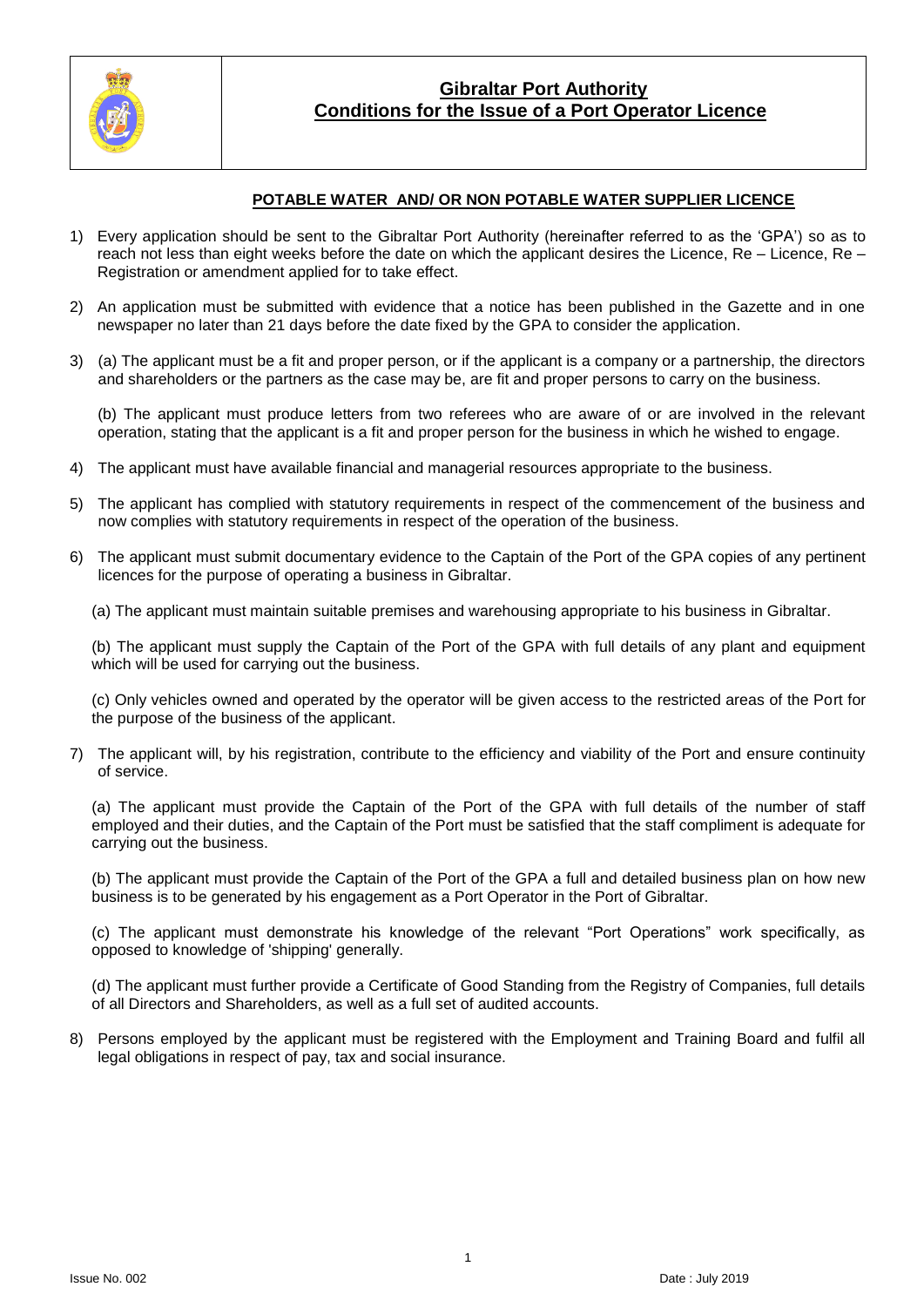

#### **POTABLE WATER AND/ OR NON POTABLE WATER SUPPLIER LICENCE**

- 9) Prior to the issue of a licence, the applicant must produce documentary evidence to the satisfaction of the Captain of the Port of the GPA that insurance has been taken out against both personal injury and damage to vessels or property. Please also refer to Insurance Conditions which are required to be included in insurance policy.
- 10) A port operator may only carry out activities within the Port for the class or classes of activities for which he/they are licensed.
- 11) If the applicant plans to use a boat of 24 metres or less, the vessel must fully comply with the UK MCA 'Code of Practice for the Safety of Small Workboats and Pilot Boats'.
- 12) If the applicant plans to use a boat of 24 metres or over, the vessel must be classed with one of the seven societies recognised by the Gibraltar Ship Registry. The recognised societies are:
	- 1. Lloyds Register of Shipping
	- 2. American Bureau of Shipping<br>3. Bureau Veritas
	- **Bureau Veritas**
	- 4. Det Norske Veritas
	- 5. Germanisher Lloyd
	- 6. Registro Italiano Navale
	- 7. Nippon Kaiji Kyokai
- 13) In order to obtain a 'Certificate of Survey' or a 'Safety Certificate', the owner/operator of a vessel will have to apply in writing to the Maritime Administrator indicating the time and place where the vessel may be inspected
- 14) The applicant shall ensure that the vessel meets all applicable national and international safety requirements and carries sufficient life-saving aids for the complement of passengers and crew it is licensed to carry.
- 15) All statutory and classification certification is to be valid and in order for the type of vessel and cargoes to be carried.
- 16) A basic safety training and maintenance manual is required to be available on board every vessel operating commercially. Vessels having a valid Domestic Ship Safety Management Certificate or ISM Safety Management Certificate will already comply with this requirement.
- 17) The applicant will ensure that all safety and navigation equipment, as well as the machinery, is efficiently maintained, and kept on board in a serviceable condition.
- 18) The person in charge of the vessel must have a Certificate of Competency as a Gibraltar Boatmaster and all crew members must have a valid Medical Certificate and Eyesight Test and appropriate qualifications.
- 19) The vessel must have a Radio Station Licence and one crew member must have a valid GMDSS Operators Licence.
- 20) Copies of Licences, Crew Certificates and other relevant documents must be available for inspection on board at any time.

 $\overline{2}$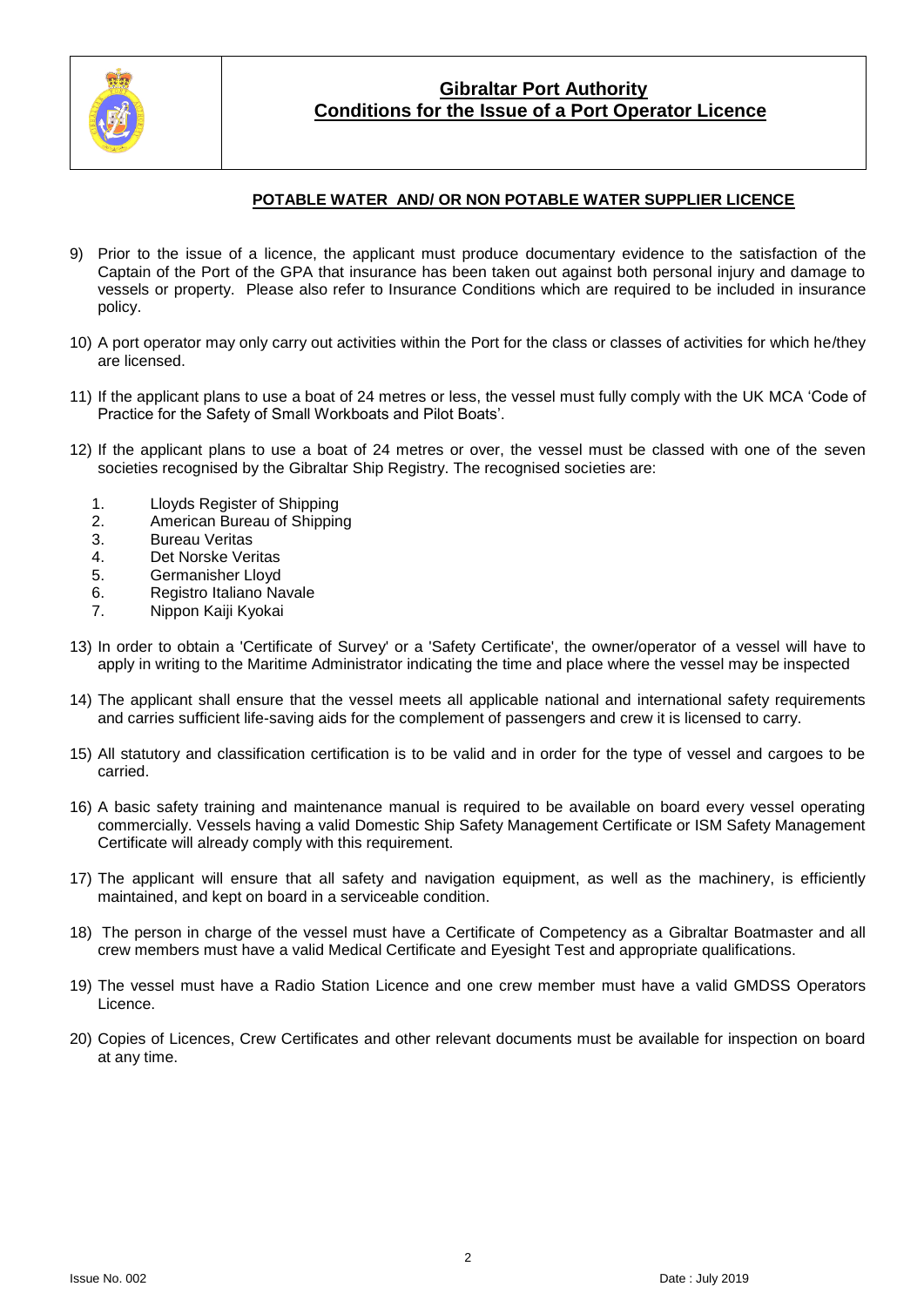

#### **POTABLE WATER AND/ OR NON POTABLE WATER SUPPLIER LICENCE**

- 21) Any accident resulting in loss of life or property or damage to the environment must be communicated to the Captain of the Port as well as the Maritime Administrator as soon as is practicable. A summary report on the incident must follow within 24 hours.
- 22) All flexible hoses used in transfers are required to be in good condition and are to be reserved for freshwater transfer only.
- 23) The applicant must comply with any rules, regulations or conditions as required by the Environmental Agency or Ministry for the Environment
- 24) The supply of **Potable** Water is governed by regulation namely Public Health (Potable Water) Rules, 1994 Rule 10. For supply of **Potable** Water, the applicant must be in possession of a valid licence pursuant to Part V (A) of the Public Health Act.
- 25) The supply vessel shall maintain full records, as required by the Environmental Agency, of quality and quantity of water supplied to each vessel.
- 26) For **Non-Potable** water, prior to every delivery, receiving vessel's Master is to be advised in writing of the water quality (i.e non - potable for industrial use only, not for dietetic or domestic use) in advance. Only on receipt of written confirmation in the form of a letter, appropriately signed and stamped by receiving vessel's Master of his acceptance of the water quality, will supply of the non – potable water be permitted.
- 27) On completion of every delivery of water, a copy of the signed and stamped letter and copy of the actual receipt to be sent to the GPA and Environment Agency This letter has to state the quantity of water supplied, date and time of operation, the name of the vessel and the printed name of the Master.
- 28) Records of the sale and supply of water to vessels must be kept as required by the Environmental Agency.
- 29) The applicant must abide by the Port Rules and the authority of the Captain of the Port.
- 30) If the Captain of the Port of the GPA believes that any of the above conditions are not met to his satisfaction, he may suspend or withdraw a licence at any time
- 31) A Port Operator Licence holder must settle all port dues, levies and fees within 30 days of billing, and in default, the licence may be suspended or revoked.
- 32) A Port Operator Licence is valid for twelve months and must be renewed annually.
- 33) An applicant shall, within seven days of being notified that he has been licensed or re licensed by the Authority, send to the Authority such particulars as may be prescribed in respect of all appropriate Port Workers employed by him with an application that they be registered or re-registered as Port Workers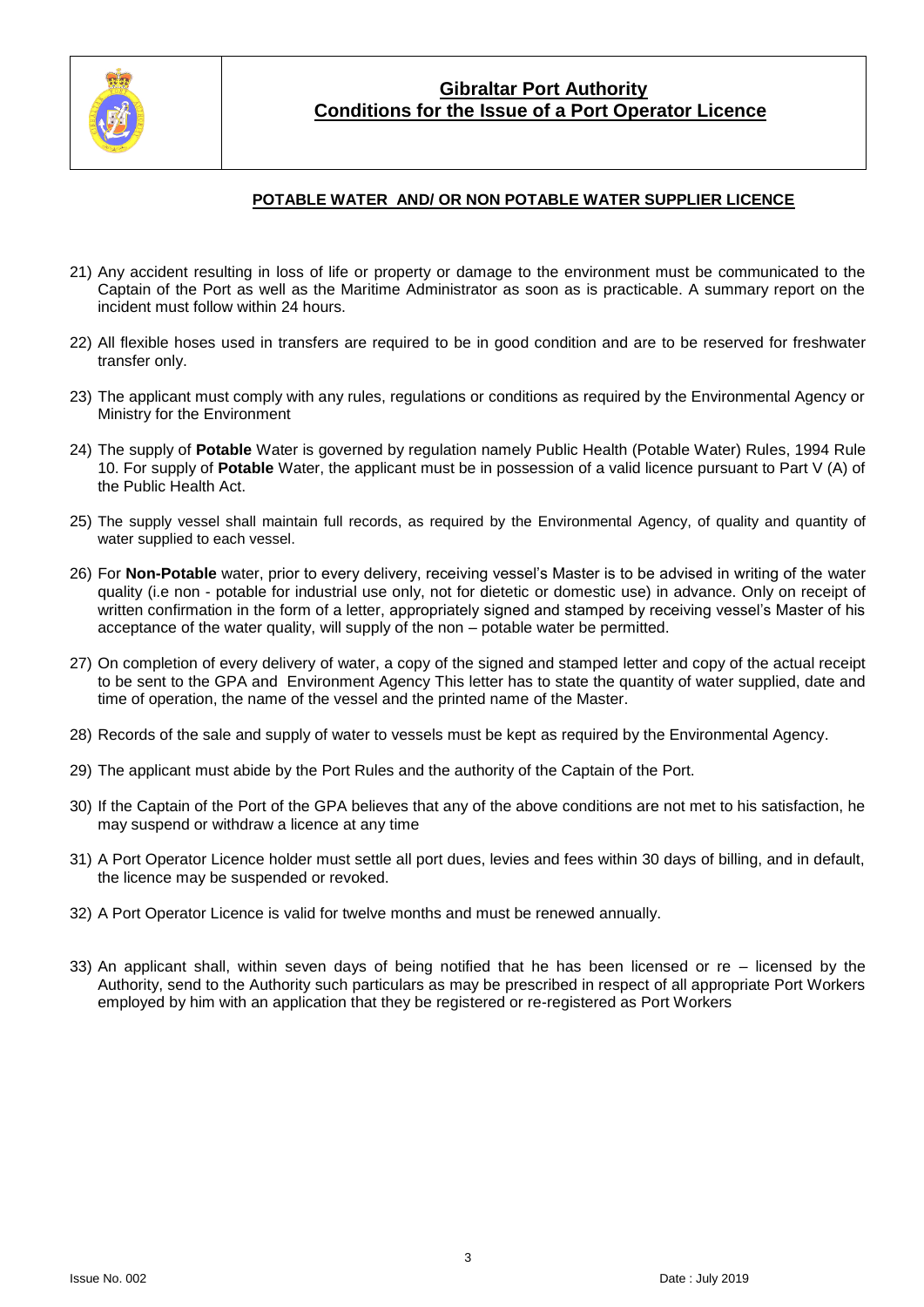

#### 34) a) Charges for Port Operations:

| On first registration as a Port Operator, for an operator first registered after 3 May 2001 a $\mid$ £ 1,000<br>one off fee |         |
|-----------------------------------------------------------------------------------------------------------------------------|---------|
| An Annual Re- Registration fee as a Port Operator                                                                           | £100    |
| An Annual fee for Water Supplier Licence                                                                                    | £ 1.000 |

#### (b) Fees for registration and re – registration of Port Workers:

|   | Worker<br><b>A</b> $\sim$<br>nr.<br>oı<br>. ت<br>эı<br>188<br>-sentium<br>- 1 ( ) 1<br>uai | -<br>- |
|---|--------------------------------------------------------------------------------------------|--------|
| - | . Worker<br>RA<br>ื∽∩r<br>אור<br>τρρ<br>16<br>ALL.<br>1 ( ) I<br>r<br>лc.                  | -      |

## (c) Fees for Certificates and licenses:

| Fees for the Issue or Renewal of a certificate of registration as a Port Operator | £5    |
|-----------------------------------------------------------------------------------|-------|
| Fee for the Issue or Renewal of a certificate of registration as a Port Worker    | £ $5$ |
| Fee for the Issue of a duplicate certificate                                      | £5    |
| Fee for the Endorsement of a certificate of registration                          | £5    |
| Fee for the Amendment of a certificate of registration                            | £5    |

#### (d) Fees for Inspection and Copies:

| Fee for Inspection of a licence                      | £ 10 |
|------------------------------------------------------|------|
| Fee for a certified copy of a licence or certificate | £5   |
| Fee for inspection of an application                 | £5   |
| Fee for a copy of an application                     | £5   |

23) The Captain of the Port of the Gibraltar Port Authority reserves the right to amend the conditions for issue of a Port Operator Licence at any time.